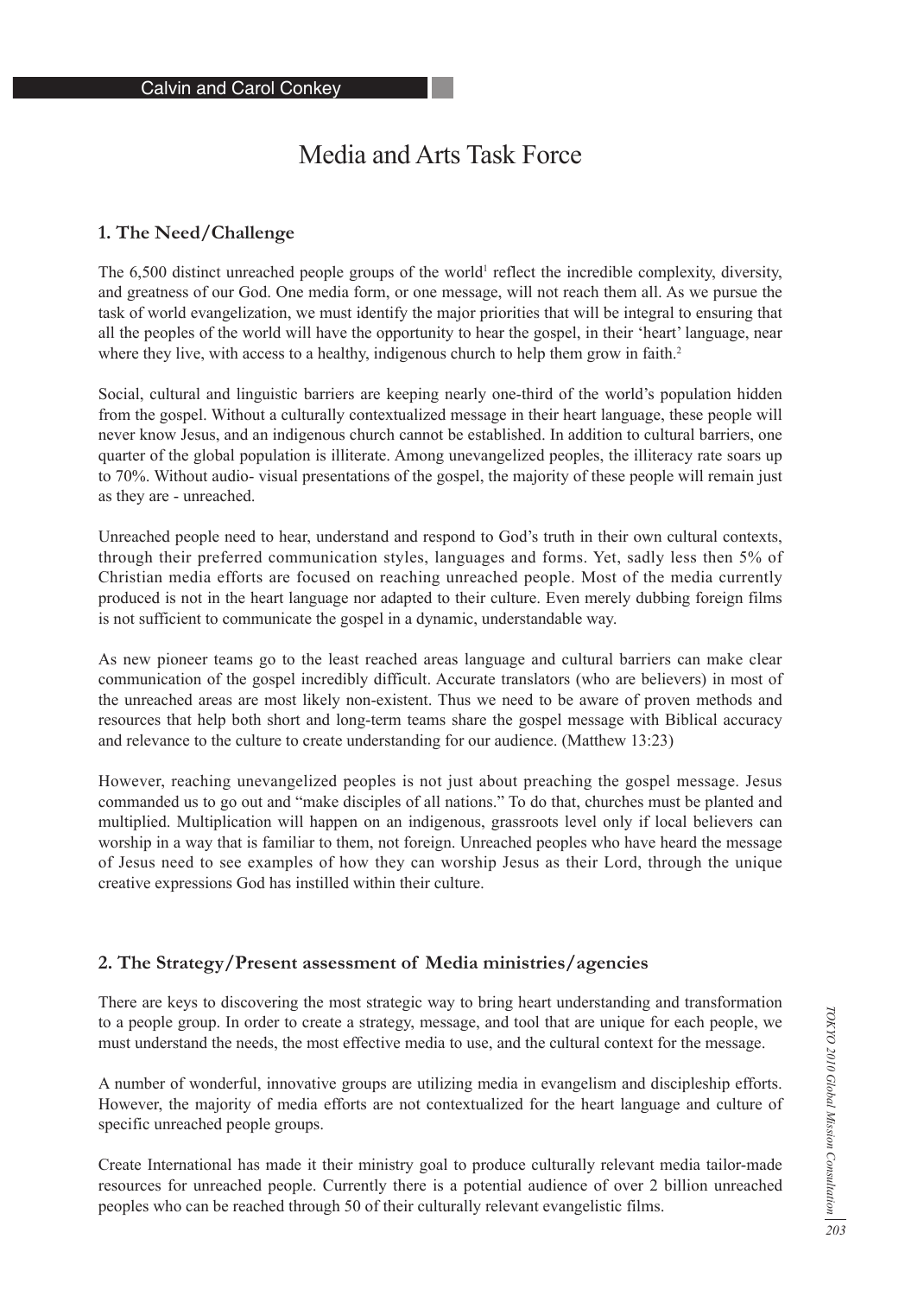But we need hundreds more joining in our and other media ministry efforts to complete the task and see some from every tribe, tongue, language and nation worshipping God forever. (Rev 5:9) That is our mandate and way forward from Tokyo 2010.

# **3. The Way Forward: Intentionality, Strategies, and Determination**

To complete the task and mandate we will need greater intentionality to create media tools clothed in the culture and in the heart language of unreached peoples.

#### **A. Some media tools:**

• Cultural Arts

 Serious consideration must be given to the nontechnical media already available in the audience's culture. The Christian message conveyed through a familiar indigenous expression is far more likely to be embraced by the audience than the same message introduced through a strange or foreign medium. New Christians who have received the message through a familiar medium can quickly pass the message on to others, without needing to spend time learning a foreign medium. Traditional cultural forms such as music, art, storytelling, and dance can be redirected to reveal one's true relationship with God and to communicate his message of love and salvation.

• Film

 Many agencies and churches have partnered together to distribute millions of their films in video compact disc (VCD) and DVD formats worldwide. The Jesus Film is produced in 1,000 languages to an estimated viewership of 6 billion peoples to date.

"Among all the varieties of evangelism, film makes one of the deepest impressions on recipients. Even more then those who hear a proclaimed message, or read words of Scripture or listen to a friend's witness." Atlas of Global Christianity p. 306.

• Internet

 The continuing growth of the Internet is phenomenal. In many countries, Internet usage is doubling every one hundred days! Internet usage is increasing in several Middle Eastern countries by more than 200 percent. Most students worldwide have free access to the Internet; among graduates and young professionals, Internet access in many countries may be as high as 90 percent. Internet cafes are popping up all over the unevangelized world and are particularly popular in poorer countries where "pay-for-use" phone shops are very common. This is strategically significant information for those wanting to influence the new generation of unreached peoples and nations. The challenge to the church is to use the Internet for evangelism! "The Internet is the first medium that allows anyone with reasonably inexpensive equipment to publish to a wide audience. It is the first medium that distributes information globally at almost no cost."<sup>3</sup>

Communication technology is reshaping the world around us. Previously, to communicate with tens of thousands or even millions of people in their own language, one needed to utilize very expensive hightech electronic media. Now, with the ability to capture the message using new digital technology combined with careful cultural research, reaching the masses cheaply and effectively is possible!

# *204From Edinburgh 1910 to* TOKYO 2010 From Edinburgh 1910 to TOKYO 2010

Discipleship tools are being created to help new believers in a particular people group understand how they could start contextual home fellowships that are both faithful to Scripture and relevant to their culture. The response to these videos has been dramatic. The local actors, themselves believers from a Muslim, Hindu or Buddhist backgrounds, told us that these films would also be very effective for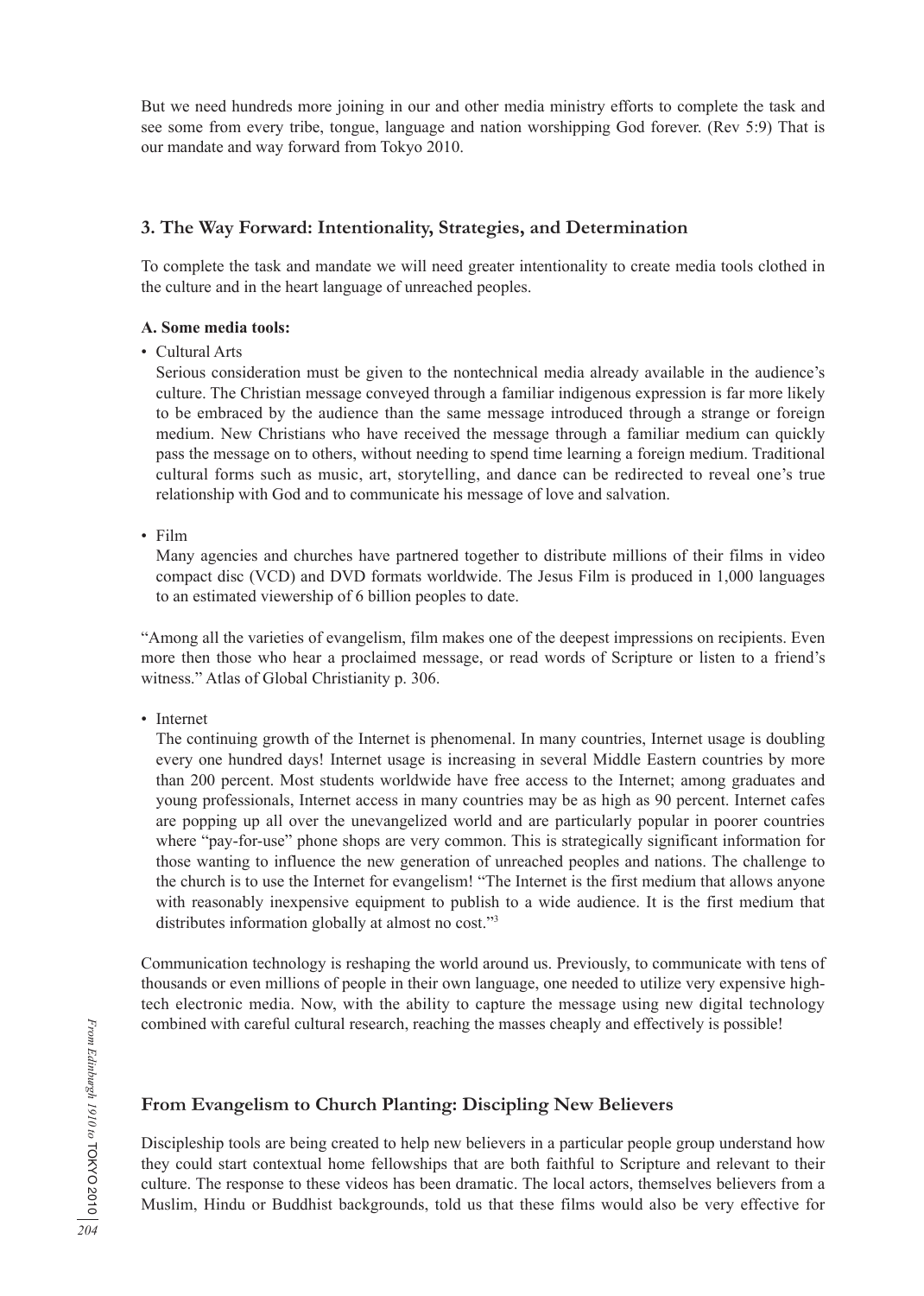evangelism. This is confirmed by testimony after testimony of people who have given their lives to the Lord after viewing these presentations. We are hearing many testimonies like this: a new believer was viewing the contextual worship video with his wife who was not yet a believer. After the presentation, his wife exclaimed, "If that is what you have been talking about, then yes, I am interested. I could worship Jesus like that!"

#### **B. An integrated media strategy**

Missions' current need is not for a new, one-time approach, but for a coordinated process that combines various media forms over a period of time. The combined use of multimedia elements, e.g., music and visuals, increases the emotive and persuasive appeal of the presentation. It's also important to remember that media alone is not enough; "media combined with human interaction is one of the most effective means of communication."4 A follow-up with group discussion also increases retention and allows for clarification of the message. Media can optimize every level of church growth and discipling nations. For instance: Radio spots and flyer distribution could spark community interest in attending a movie or short video showing. At the movie showing, tracts or MP3 messages could be distributed. Having a printed tract or audio tool in hand for people can help bring the message home to them as individuals, giving them something to take home and reflect on privately. The distributed literature or verbal request could extend an invitation to a home Bible study; Christians in the Bible study could then develop relationships that lead to a conversion of the attendee.

After conversion, a workbook and video for new Christians could be used to enhance the Bible study during the week; radio and TV programs could help the new believer grow in faith. A multimedia kit (MP3, VCD, workbook, and correspondence) could be given to the new leaders providing discipleship in some aspect of biblical education. Internet Bible training courses, including streaming video of lecturers and graphic illustrations of the lessons could also be made available.

Focus: To focus on creating integrated media packages for field workers who are laboring among any of the 168 least evangelized mega people groups (unreached people groups over 1 million, and less than 50% evangelized). These packages are specially designed to meet the broad spectrum of needs involved in reaching unevangelized peoples and establishing an indigenous church.

Distinctive: The resources are created specifically for the target people group, utilizing indigenous actors, arts, music, costumes, settings, and in the people's heart language. The evangelistic films weave the gospel into a story that the people will relate with. The contextual gathering videos show an example of what an indigenous "church" could look like, if the people worshipped using their own cultural forms.

The vision for nation discipling is to see men and women reconciled to God, released into their gifting and finding their place in fulfilling the Great Commission. They will do so as they are free to worship and work through their cultural expressions, in order to impact their people group to see transformation in every sphere of their shared life.

Several mission organizations get some help with the necessary research and planning of the effective use of media through media strategists. These strategists can help missionaries consider how to effectively use media in six different tactical areas: evangelism, conversion, discipleship, leadership training, church planting, and initiating church planting movements.

Some strategies to consider: "the **more** in the way forward"

- More Internet partnerships and local and regional follow up of inquiries to evangelistic websites reaching Hindus, Muslim, Buddhist, Sikhs and other religious blocks of UPG languages. More multi-language evangelistic  $\&$  discipleship websites on the internet need to be produced
- More contextual additions to existing films (opening and endings to existing and newly produced films, i.e. JESUS film and other feature films)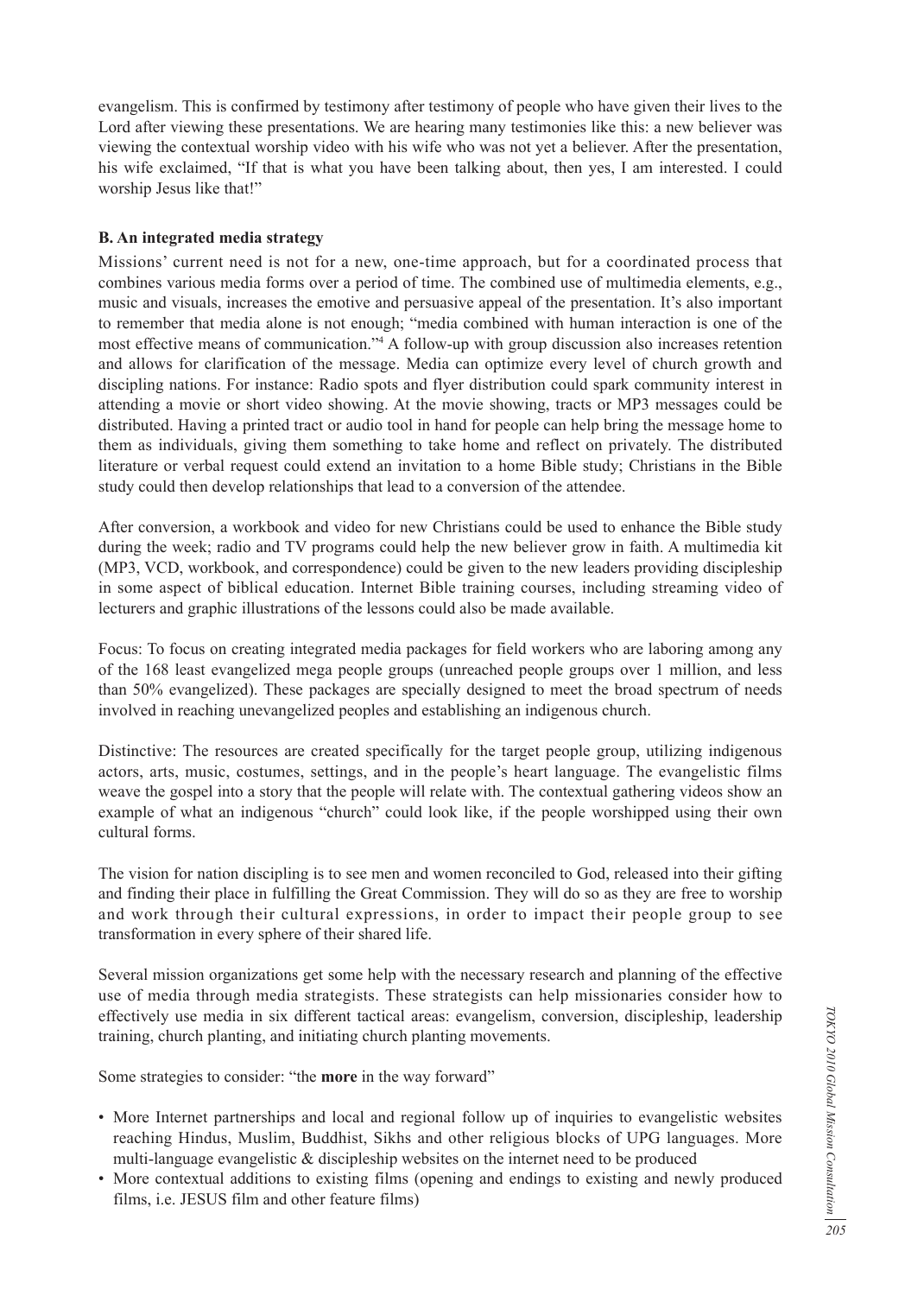- More mobilisation videos and other tools for top sending nations and widely spoken languages (Spanish, Portuguese, Arabic, Korean, Mandarin, Russian, French, Hindi, etc.)
- Contextual artwork to assist orality teams and audio storying sets among UPGs
- More appropriate contextual resources: Produce evangelism training tool kit and viral evangelistic videos in various formats (short and dynamic gospel presentations in various formats.)
- More Distribution: Greater use of technology, knowledge of current devises and production of inexpensive MP4 players to share films to all peoples
- More equipped media and mission mobile teams challenging the Body of Christ toward the unreached and equipping outreach teams to reach out to UPGs in a way they can understand
- Developing more Evangelistic, Mobilization and Discipleship materials for children of unreached peoples

# **What a media partnership could accomplish: One major focus plan proposed**

#### **20/20 vision partnership campaign:**

Produce and distribute contextual media resources for every one of the least evangelized Mega People by 2020 so that every UPG can clearly see and understand the gospel message.

# **Concluding Remarks and challenge**

At this point in history, while we carefully select the most effective technologies for each context, there is an even larger movement toward integrating the technologies themselves. The "convergence" of television, satellite, mobile telecommunications, and the Internet will spark a revolution in how we see and interact with our world. It will literally launch the world into an unprecedented free-flow of information that will dwarf the effect experienced by the invention of the printing press! Almost overnight, the simplest evangelistic websites will have an international television ministry. Those who have a presence on the Internet now, will be first in line to reap the rewards. All of this has brought the Internet closer than ever before to over a billion people. As Christians we stand at a very important point in human history and the evangelization of the world.

Passion and determination are two keys to being an effective communicator: passion for the Lord and His heart to reach all peoples, and determination to keep pressing on despite obstacles. We must never give up until all peoples have heard! Media production can be relatively expensive and time consuming, but when the goal is clear, the creativity, energy, and resourcefulness are released to get the job done effectively! As communicators of the good news, we must constantly be seeking to utilize all forms of technology to ensure wider and more efficient communication of our message worldwide. Communicators must work hard to choose the appropriate media to communicate a contextualized message for salvation, discipleship, and community transformation. All the passion and determination in the world still falls short unless our ministries are anointed, and only humility will generate the blessing of God. He wants our involvement, using all of our gifts, by all possible means, to bring all the nations the greatest story ever told. Let's take full advantage of all the multiplicity of media forms, ask God for new insight and creativity, and together with him create new communication tools that will bring salvation and transformation to the unreached.

God has millions of new ways to reach the peoples of this earth, and he will give them to us if we seek him earnestly. The apostle Paul's words ring true for us today, "so that by all possible means I might save some" (1 Cor. 9:22).

Have we exhausted all possible means? In discipling all nations, and finishing the task of world evangelization, we must follow the admonitions of the apostle Paul, "It has always been my ambition to preach the gospel where Christ was not known, so that I would not be building on someone else's